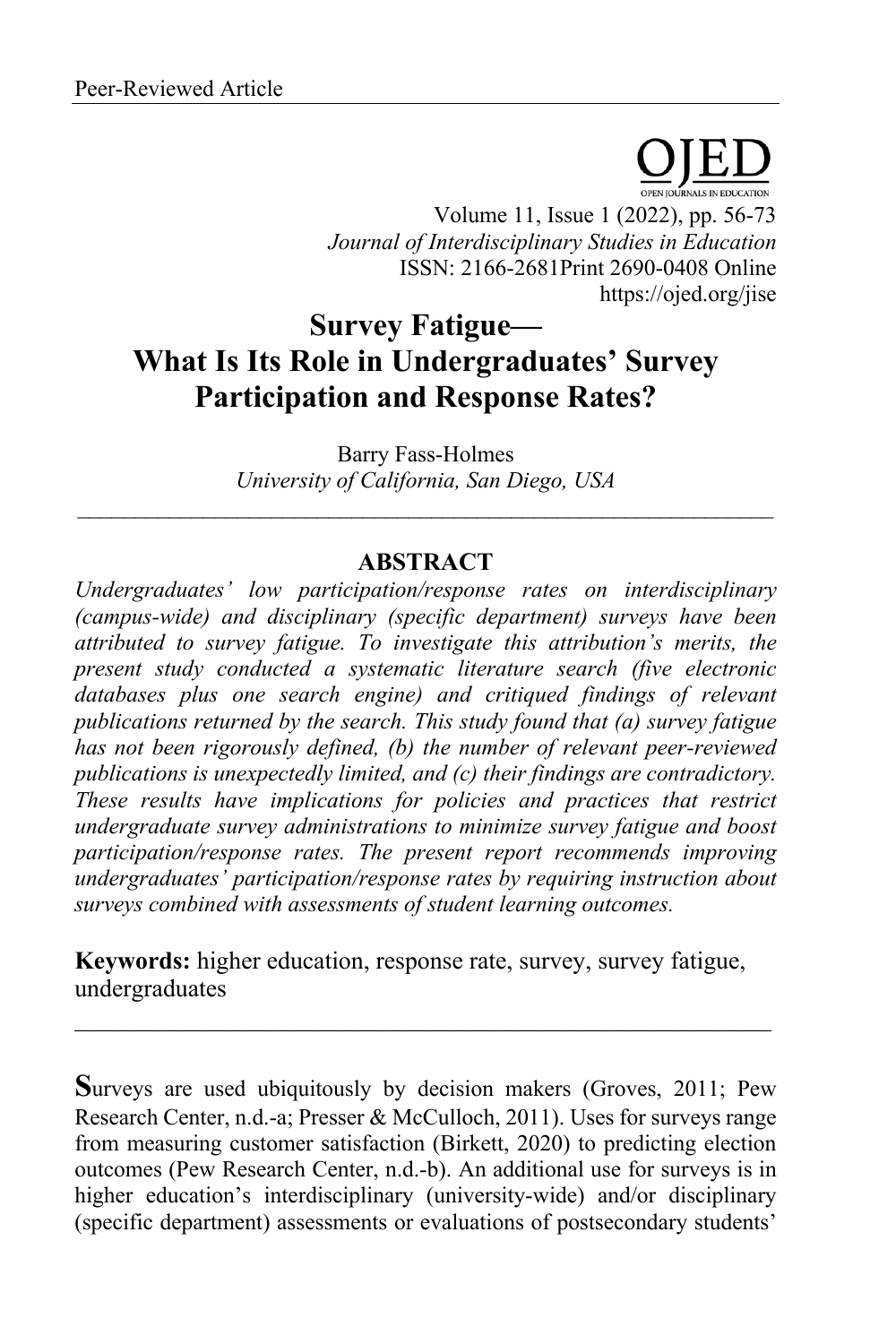engagement, learning outcomes, satisfaction, and other education imperatives (Harvey, 2003; Klemenčič & Chirikov, 2015; Pike, 2007; Thielsch et al., 2018). Because surveys are used so widely in higher education globally, the possibility exists that their administrations could become excessive and have a negative impact on their results' validity and/or educational meaningfulness (e.g., Chen, 2011; Steeh, 1981). This possibility prompted the present study.

Prospective survey participants' low participation rate has been attributed in the research literature to various causes. They include (but are not limited to) refusal (Steeh, 1981); respondent burden (McCarthy et al., 2006; Sharp & Frankel, 1983); inaccessibility, inability, carelessness, and noncompliance (Rogelberg et al., 2003); perceived unimportance of the survey, low interest in the survey's research, little trust that the data will be used and maintained properly, insufficient reward for participation, (Dillman, 2007); and leverage-saliency (Groves et al., 2000). Another cause that has been cited is *survey fatigue*. If "fatigue," by definition (Oxford Reference, n.d.), is intended to signify extreme tiredness due to mental or physical exertion, then survey fatigue would imply that prospective participants' nonresponding is attributable to their extreme tiredness of survey invitations and/or participations.

#### **Statement of the Problem**

Undergraduate students' low participation and/or response rates (e.g., Steeh, 1981) could lead to results with reduced statistical power, credibility, and generalizability (Rogelberg et al., 2003). Such results in turn could produce biased (non-representative) population estimates and interpretations (Groves, 1987; Hansen & Hurwitz, 1946; Lynn, 1996; Reio, 2007; Sivo et al., 2006; Steeh, 1981). Although attributing low participation and/or response rates to survey fatigue ostensibly makes sense, this attribution could be problematic in higher education.

Survey fatigue could compel postsecondary educators and administrators to become concerned that, if a specific population of students (e.g., first-year undergraduates) were recruited for an excessive number of surveys within a short time span, an undesirably increasing percentage of the prospective respondents might become non-responders (Olson, 2014). This concern then could result in a decision to restrict and/or coordinate survey administrations to a particular student population within a particular time frame in attempting to prevent or minimize survey fatigue as a strategy for maximizing participation/response rates. Survey restriction could negatively impact workloads if the necessary planning and coordination resulted in faculty and/or staff expending additional time and/or resources (Gansemer-Topf & Wohlgemuth, 2008). Alternatively, educators and administrators might decide to discourage or ban some of their campus' survey administrations as a strategy for maximizing participation/response rates. Survey discouragement or bans could result in students losing opportunities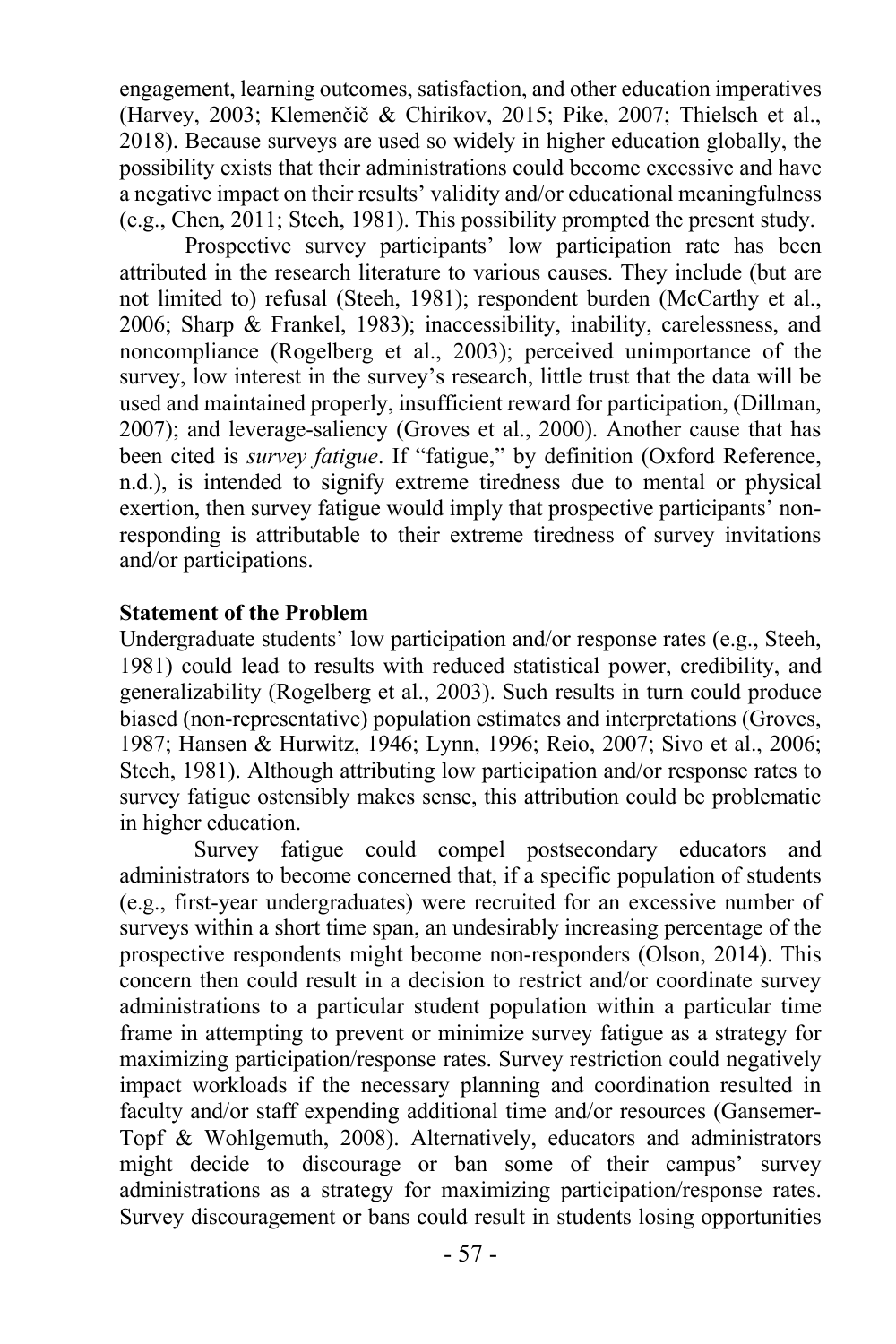to effect change by providing feedback about their experiences, opinions, and/or perceptions regarding campus climate, accountability, or other vital issues (Tschepikow, 2012). Consequently, the extent to which survey fatigue plays a role in students' survey participation and response rates has implications for higher education decision-making about policies and practices related to survey administrations.

### **Purpose and Thesis of the Study**

The present study's purpose was to investigate the research literature's evidence about survey fatigue's role as a cause of undergraduate students' low participation and response rates on interdisciplinary (e.g., National Survey of Student Engagement, 2020) and/or disciplinary (e.g., course evaluations) surveys. The following three questions, prompted by the above stated problem, were addressed:

- 1. To what extent does the research literature provide evidence that survey fatigue actually is responsible for students' low participation and/or response rates?
- 2. If survey fatigue instead plays little or no meaningful role, should university administrators', instructors', and/or staff members' decisions nevertheless be guided by it?
- 3. How else could higher education administrators address undergraduates' low participation and/or response rates on essential surveys besides adopting policies and/or practices intended to mitigate survey fatigue?

These questions led to the present study, which consisted of a literature search on survey fatigue's role in undergraduate students' survey participation and/or response rates, and its accompanying implications for higher education policies and practices. This study was conducted to address the above questions by critiquing the results reported in the relevant publications found by the literature search and taking into account certain pragmatic considerations. Its thesis was that if low participation and response rates really are attributable to survey fatigue, then interdisciplinary and/or disciplinary methodologies that reduce undergraduate students' survey fatigue should result in increased participation and/or response rates.

To determine whether this thesis was supported in the extant research literature, the present study specifically focused on searching for publications about survey fatigue rather than ones about low participation (McCarthy et al., 2006; Pike, 2007) or response rates (Fosnacht et al., 2017) per se; survey fatigue is an inferred internal condition while participation and response rates are directly observable and measurable. Therefore, the present study was undertaken with the expectation of finding studies on survey fatigue that had been published in recent years and reported how it could be mitigated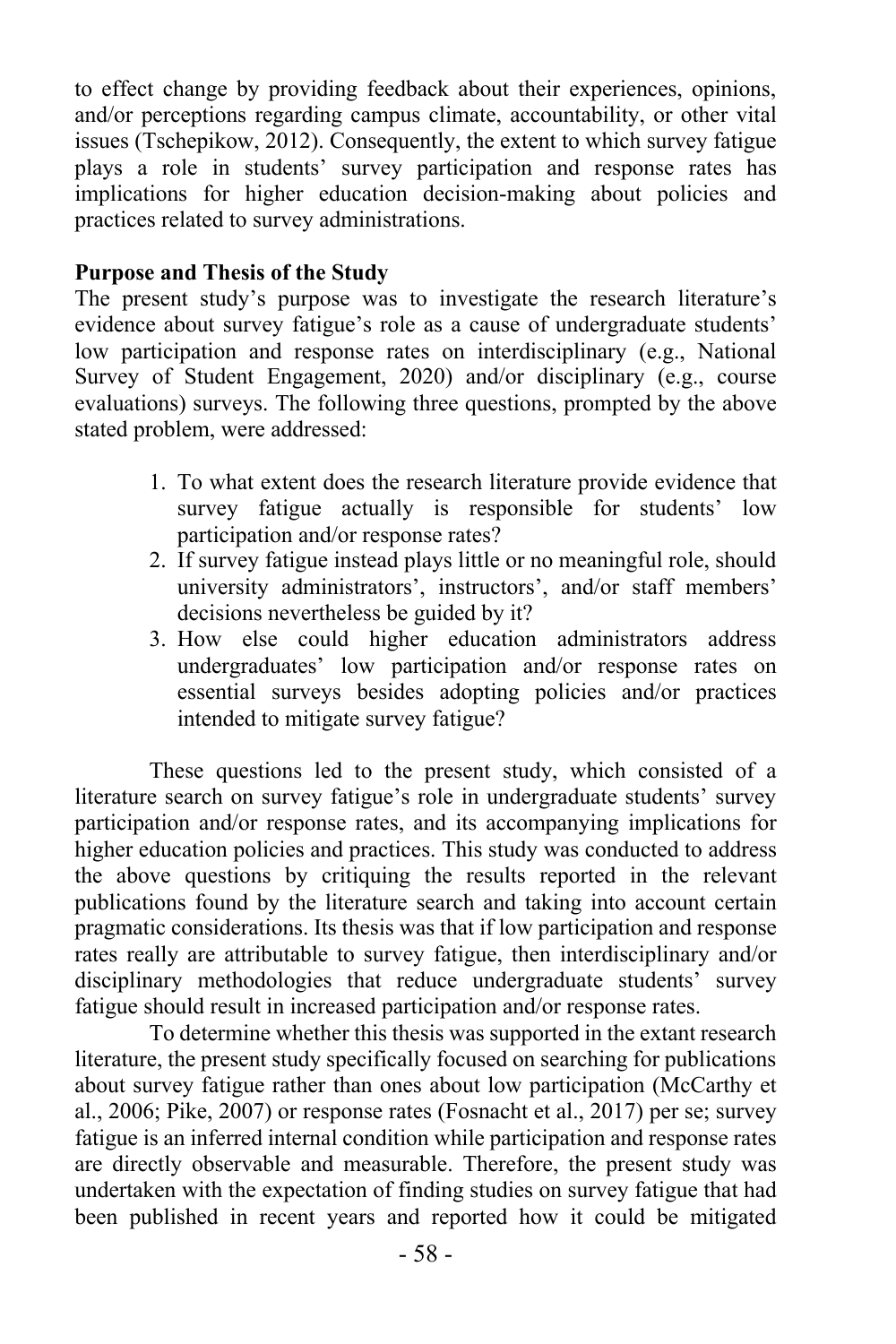methodologically. The literature search, review, and critique instead unexpectedly produced the following findings:

- 1. Survey fatigue has not been rigorously defined.
- 2. Very few reports have been published recently or dating back to the 20<sup>th</sup> century about systematic studies of survey fatigue.
- 3. The reported empirical findings are contradictory.

These findings have implications for higher education policies and practices regarding the frequency of survey administrations to undergraduate students.

## **RESEARCH METHOD**

A systematic search of five electronic databases (ERIC, Infotopia, JSTOR, Pub Med Central, and Web of Science) was performed during late 2020 and early 2021 to address this study's three research questions. These searches used the following terms with and without enclosing quotation marks: survey fatigue; survey fatigue students; survey fatigue university; and survey fatigue policy. The following selection criteria were used consistently with the goal of finding as many relevant publications (i.e., ones explicitly discussing and/or mentioning survey fatigue) as possible for consideration in the present study:

- Include all peer-reviewed research articles, book chapters, and presentations at professional conferences which contain both of the words "survey" and "fatigue," regardless of publication date.
- Exclude all peer-reviewed articles which contain either "survey" or "fatigue" alone, in isolation (for example, articles about studies that used surveys as a data collection instrument without any reference to "fatigue"; articles about physiological or mechanical fatigue from exercise, age, or other conditions); all essays, book reviews, editorials, and student theses or dissertations.

An additional search for the term "survey fatigue" in the research literature was performed using Google Scholar. The above selection criteria were applied consistently in this additional search with the goal of finding as many relevant publications (i.e., ones that explicitly discussed and/or mentioned survey fatigue) as possible for consideration in the present study.

All publications found by the literature searches using the above selection criteria were reviewed and subjected to the critique that is presented below.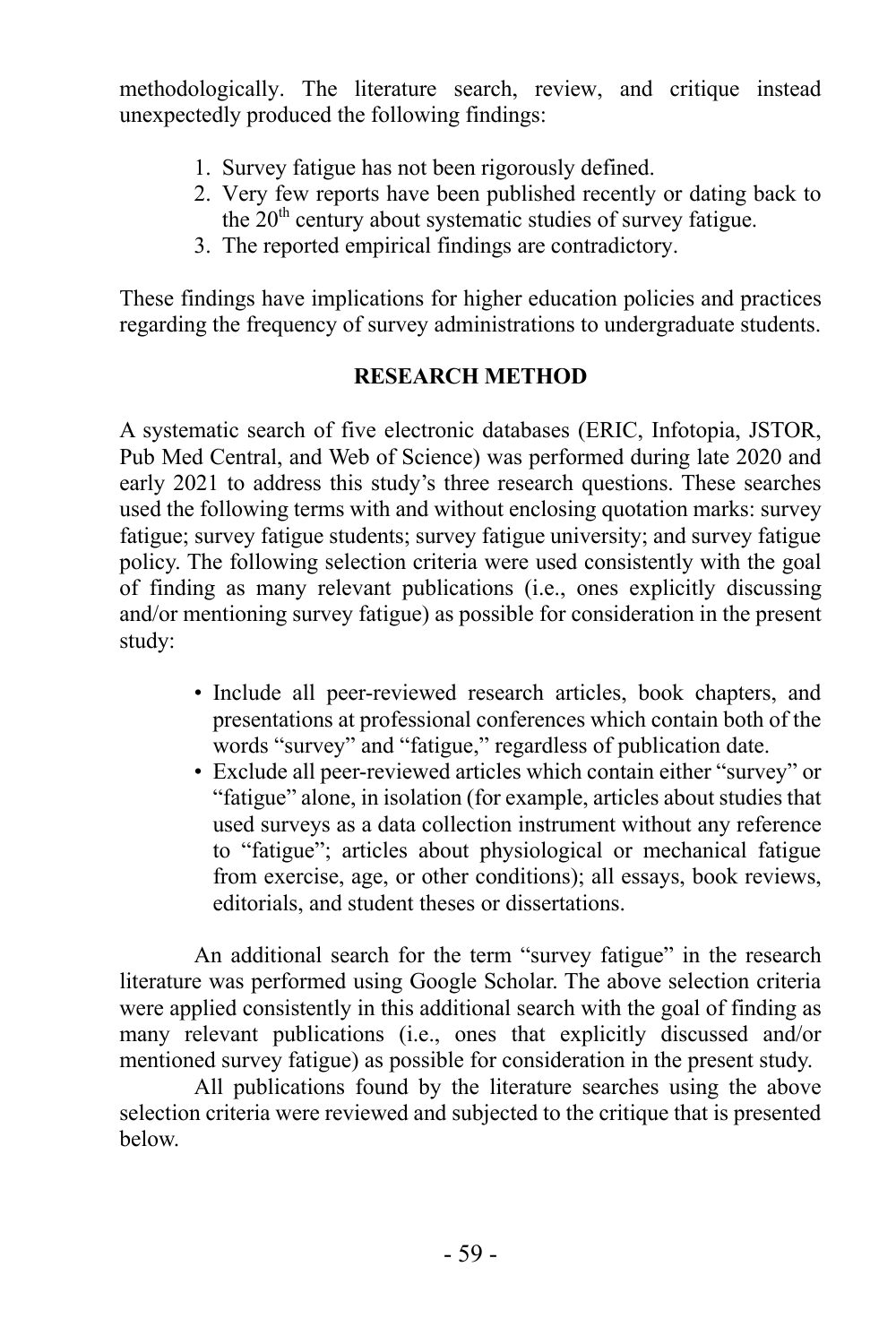### **RESULTS**

## **Literature Search, Review, and Critique**

The numbers of peer-reviewed publications returned by the above systematic search of the five electronic databases are summarized in Table 1. Only 10 unique and relevant references were retrieved from these databases. These references explicitly mentioned, referred to, or discussed survey fatigue (other retrieved references were about surveys or about fatigue but did not mention, refer to, or discuss survey fatigue).

In Google Scholar's approximately 5,700 results sorted by relevance, the vast majority proved irrelevant to the present study; they did not mention, refer to, or discuss survey fatigue. However, six of the above 10 found in the electronic databases also appeared in Google Scholar's search results, thus leaving four unique ones from the five electronic databases (Table 1) plus the ones unique to Google Scholar's results (reviewed and critiqued below).

| Electronic database | Search Term <sup>†</sup>    | <b>Publications Found</b> |
|---------------------|-----------------------------|---------------------------|
| ERIC                | "survey fatigue"            |                           |
|                     | "survey fatigue students"   | $3*$                      |
|                     | "survey fatigue university" |                           |
|                     | "survey fatigue policy"     |                           |
| Infotopia           | "survey fatigue"            |                           |
|                     | "survey fatigue students"   |                           |
|                     | "survey fatigue university" |                           |
|                     | "survey fatigue policy"     |                           |
| <b>JSTOR</b>        | "survey fatigue"            | 1*                        |
|                     | "survey fatigue students"   |                           |
|                     | "survey fatigue university" |                           |
|                     | "survey fatigue policy"     |                           |
| Pub Med Central     | "survey fatigue"            |                           |
|                     | "survey fatigue students"   |                           |
|                     | "survey fatigue university" |                           |
|                     | "survey fatigue policy"     |                           |
| Web of Science      | "survey fatigue"            |                           |
|                     | "survey fatigue students"   |                           |
|                     | "survey fatigue university" |                           |
|                     | "survey fatigue policy"     |                           |

**Table 1: Literature Search on Survey Fatigue—Number of Publications Found in Electronic Databases**

*Note.* † Searches performed with and without enclosing quotations marks.

\* Number of duplicates of publications extracted by above search term.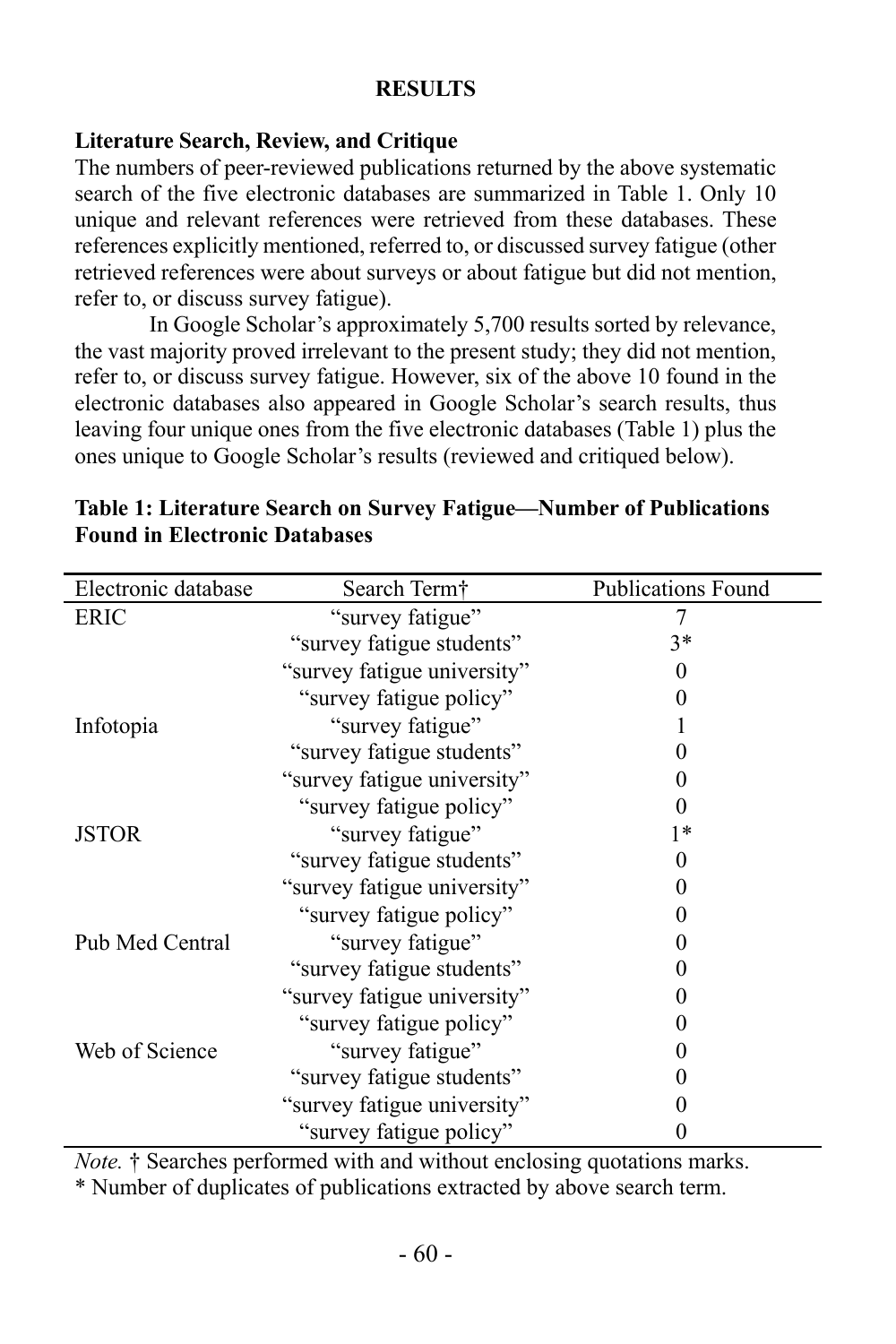All of the above searches' chronologically first published report mentioning or researching survey fatigue was by Vinson (1996), who discussed an alternative performance appraisal process for employees (i.e., 360-degree feedback). This report mentioned survey fatigue as "another potential problem…[employees] experience…from having to fill out countless forms" (Vinson, 1996; p. 12). Subsequent relevant publications among Google Scholar's 5,700 search results similarly mentioned—without defining or addressing—survey fatigue (Bennett & Nair, 2010; Chen, 2011; DePountis et al., 2015; Fan & Yan, 2010; Gofton, 1999; Harvey, 2003; Hill et al., 1997; Krosnick, 1991; Lipka, 2011; McNair, 2009; Porter, 2005; Porter & Whitcomb, 2005; Sinickas, 2007; Van Mol, 2017; Wise & Barham, 2012). Importantly, although the above selection criteria permitted the inclusion of relevant studies without regard to publication date, the searches found few that had been published within the past 10 years. They are cited below.

The chronologically first result/publication that specifically used the phrase "survey fatigue" and addressed it was the chapter "Multiple surveys of students and survey fatigue" (Porter et al., 2004). This chapter defined survey fatigue and reviewed the research literature about it, which existed circa 2004. "Survey fatigue is one component of respondent burden, generally defined as the time and effort involved in participating in a survey (Sharp & Frankel, 1983)" (Porter et al., 2004, p. 64). Respondent burden, in turn, was defined as follows. "The Office of Management and Budget…which was assigned the responsibility of administering the regulations, used the term 'respondent burden' to refer specifically to the time required to complete [surveys]" (Sharp & Frankel, 1983, p. 31). Survey fatigue has been more broadly defined in the literature on travel surveys as the time, energy, and other demands required of the survey's invitees; and respondent burden additionally is the invitee's perceived level of difficulty on multiple dimensions (Ampt, 2003).

#### **Exactly what is survey fatigue?**

The above definition of survey fatigue found by the literature search potentially is ambiguous. Does it mean that survey fatigue is the time and effort in survey participation, and as such, is a component of respondent burden? Or does it mean that respondent burden is the time and effort of survey participation, and survey fatigue is one (out of an unstated total number of) component(s) of that burden? Sharp and Frankel (1983) reported a study in which they found that "Of the three correlates we tested experimentally—length, effort, and repeat administration—only length emerged as making a significant difference" (p. 51). Therefore, effort must not have been a characteristic of respondent burden in their definition (Sharp & Frankel, 1983), which in turn implies that effort instead must have been a characteristic of survey fatigue in the quoted definition above (Porter et al., 2004).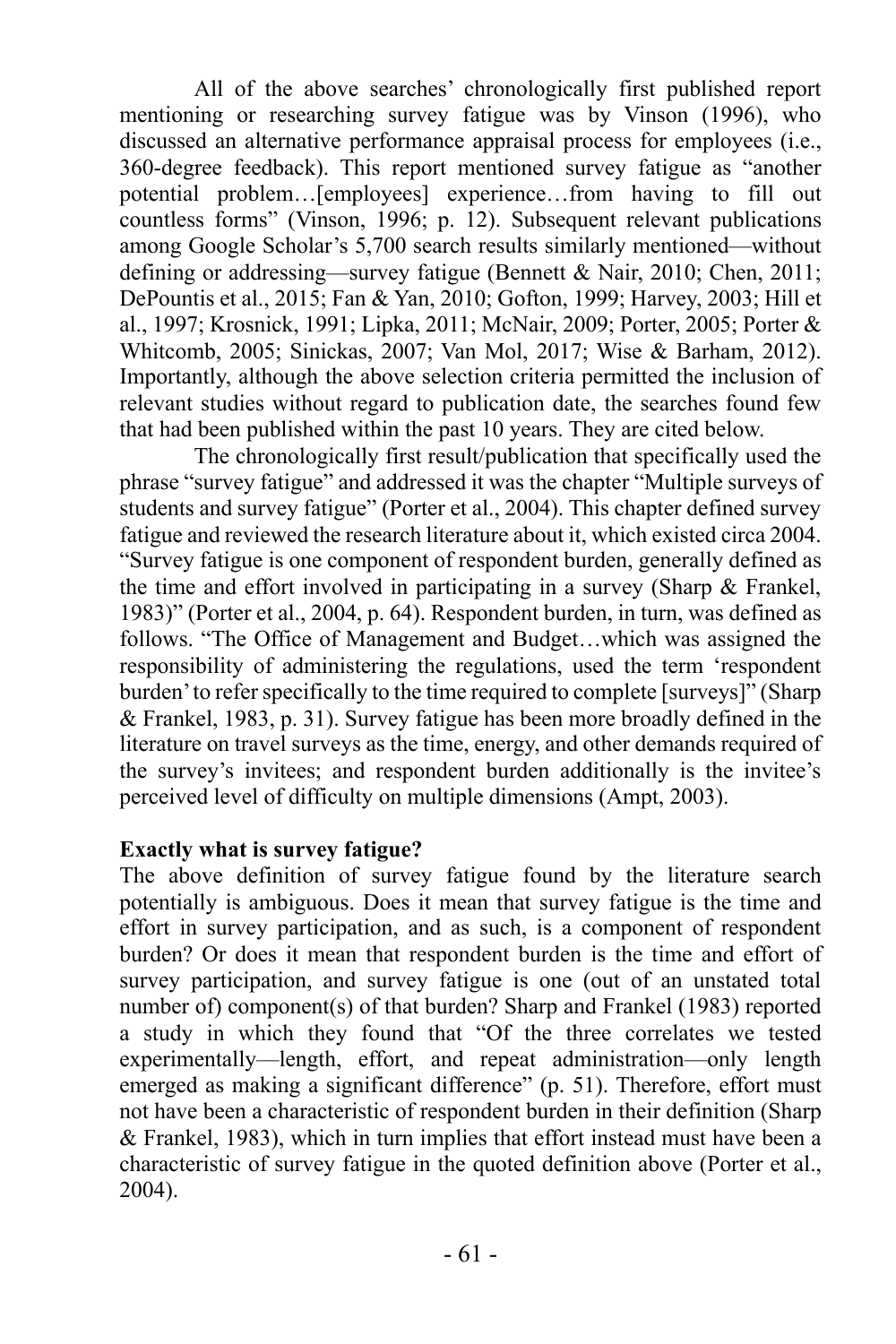If survey fatigue is the time and effort involved in participating in a survey, then this definition raises the following questions. (a) Is survey fatigue an independent variable (i.e., it affects participation/response rate—the dependent variable), is it a dependent variable (it increases or decreases as a result of participation/response rate—the independent variable), is it both, or is it neither (e.g., is survey fatigue instead an intervening variable or hypothetical construct; MacCorquodale & Meehl, 1948)? (b) If one group of students completes hypothetical Survey A in 1 minute and then Survey B in 2 minutes while a second completes Survey C in 1 hour and then Survey D in 2 hours, did the two groups experience equivalent survey fatigue on Surveys B and D relative to A and C? (c) Two groups of respondents' multiple survey participation is interrupted—one by a minute phone call, the other by a minute jog. Did these two groups experience the same survey fatigue? These questions (and others the reader could imagine) would be difficult (if not impossible) to answer conclusively based upon the quoted definition above (Porter et al., 2004). Therefore, this definition of survey fatigue might be limited at best; vague and/or invalid at worst.

The literature search returned a more recent publication (Olson, 2014) stating that "survey fatigue is associated with survey burden, defined simply as the number of survey contacts" (p. 93) and "despite its intuitive appeal, the assertion that burden of multiple surveys leads to survey fatigue and suppresses response rates has received little study" (p. 94). This definition differs markedly from the aforementioned one by Porter et al. (2004)—it excludes time and effort or any other referent to the dictionary definition of fatigue (extreme tiredness), focusing instead upon an observable, manipulable quantity ("survey contacts" presumably means invitations to participate) and thus is tantamount to an operational definition (Vandervert, 1980). It also is tantamount to an independent variable, not a dependent or intervening variable, and not a hypothetical construct. However, the last three of the above four questions would be difficult (if not impossible) to answer conclusively based upon this definition because the questions do not specify the number of survey contacts. Olson's definition might be limited at best, invalid at worst.

The research literature on survey fatigue reviewed in the above chapter (Porter et al., 2004) consisted of three publications in total (Asiu et al., 1998; Goyder, 1986; McCarthy & Beckler, 1999)—the first reported an inverse relationship between the number of survey invitations and the invitee's attitude toward surveys, the second found that 97% of Air Force cadets participating in a survey about survey administrations felt at least "somewhat oversurveyed," and the third reported (contrary to conventional wisdom) that an increase in survey invitations did not result in decreased survey participation. The latter report contradicted Olson's (2014) subsequent definition, which instead would have predicted that an increase in the number of survey contacts should have resulted in decreased participation.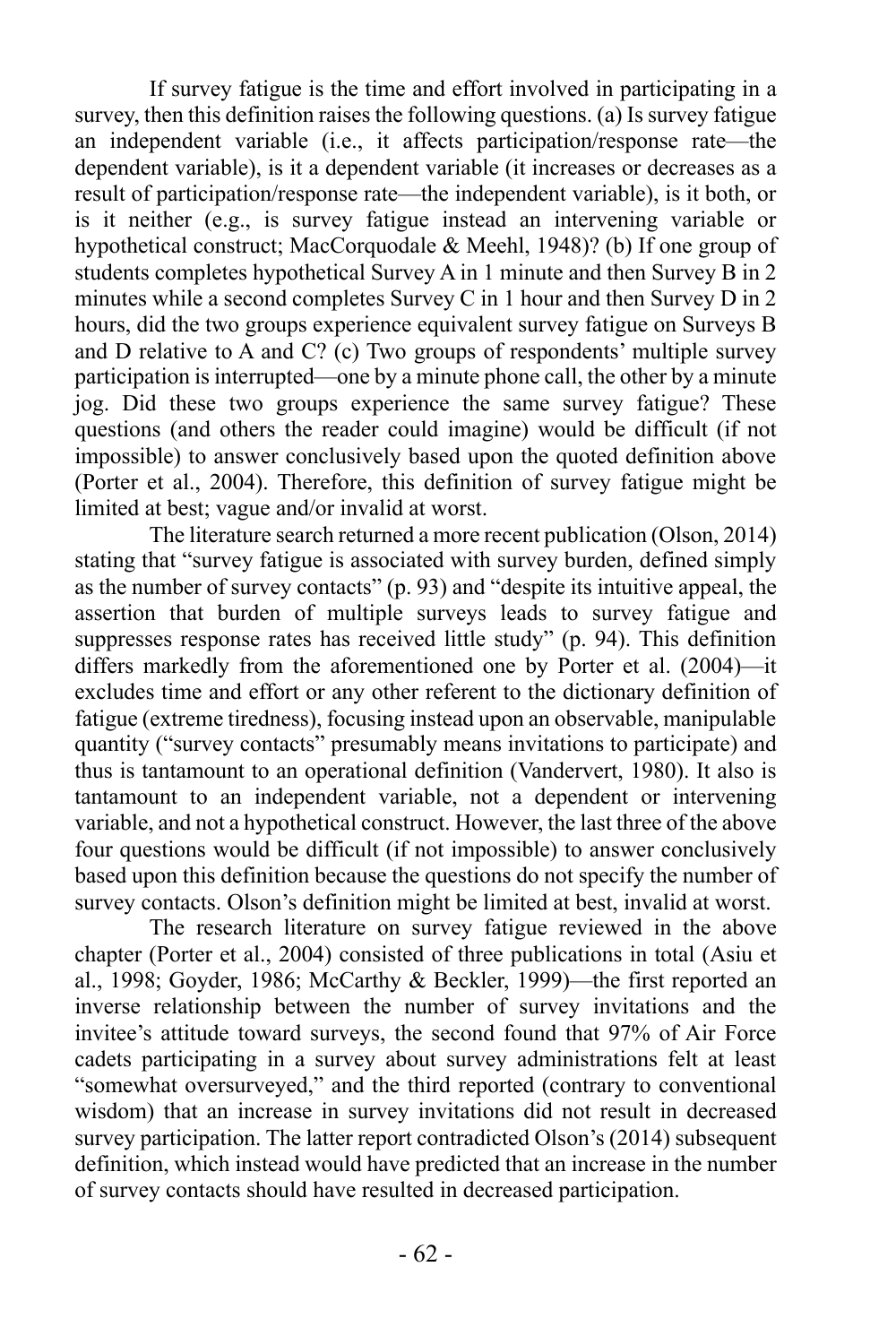The chapter additionally presented the results of the authors' two experiments measuring the effect of inviting undergraduates to varying numbers of surveys (Porter et al., 2004). The first experiment showed that a group of college seniors who were invited to two surveys (the College Student Experiences Questionnaire and the Senior Survey) administered back-to-back had a 10% lower response rate (57% vs. 67%) than counterparts who were invited to one (Senior Survey). The second experiment showed that college freshmen's response rates varied as a function of how many surveys were administered and their distribution within an academic year—a group invited to only one survey had a 60% response rate, a group invited to two showed a drop in its response rate from 68% to 63%, a group invited to three dropped from 54% to 47%, and a group invited to four dropped from 70% to 47%. All surveys were administered in the fall, except the fourth group's final survey was administered in the spring. The above results were interpreted as evidence that the invitations affected survey fatigue, and suggested that (a) "survey fatigue may have the biggest impact on surveys conducted back-to-back," (b) "surveys conducted in a previous semester may not affect response rates, or the impact may be minimal," and (c) "the impact of multiple surveys is not linear" (Porter et al., 2004, p. 72). These interpretations would not have been predicted by the above definitions of survey fatigue because time and effort (Sharp & Frankel, 1983), and/or the number of survey contacts (Olson, 2014), were not systematically manipulated or held constant as described in the two experiments' review (Porter et al., 2004).

Additional publications focusing specifically on survey fatigue have reported findings that are summarized briefly as follows:

- American universities, especially small ones, began implementing formal policies to regulate student survey administrations because survey fatigue was an increasing concern due to its apparent inhibitory effect on response rate (Porter, 2005).
- Demographic, personality, and engagement characteristics of undergraduate survey invitees affected their response rates; specifically, student surveys' nonresponse rate was higher for males, Hispanics, socially less engaged students, financial aid recipients, and less investigative students than for females, Whites, socially engaged, financially unaided, and investigative counterparts respectively (Porter & Whitcomb, 2005).
- Pragmatic considerations, such as developing a professional looking survey and being sensitive to invitees' time and commitments, could minimize nonresponse rates (Gansemer-Topf & Wohlgemuth, 2008).
- Undergraduates' survey participation rate increased when invited to more surveys; this seemingly counterintuitive finding was attributed to the use of engagement-promoting strategies (Bennett & Nair, 2008).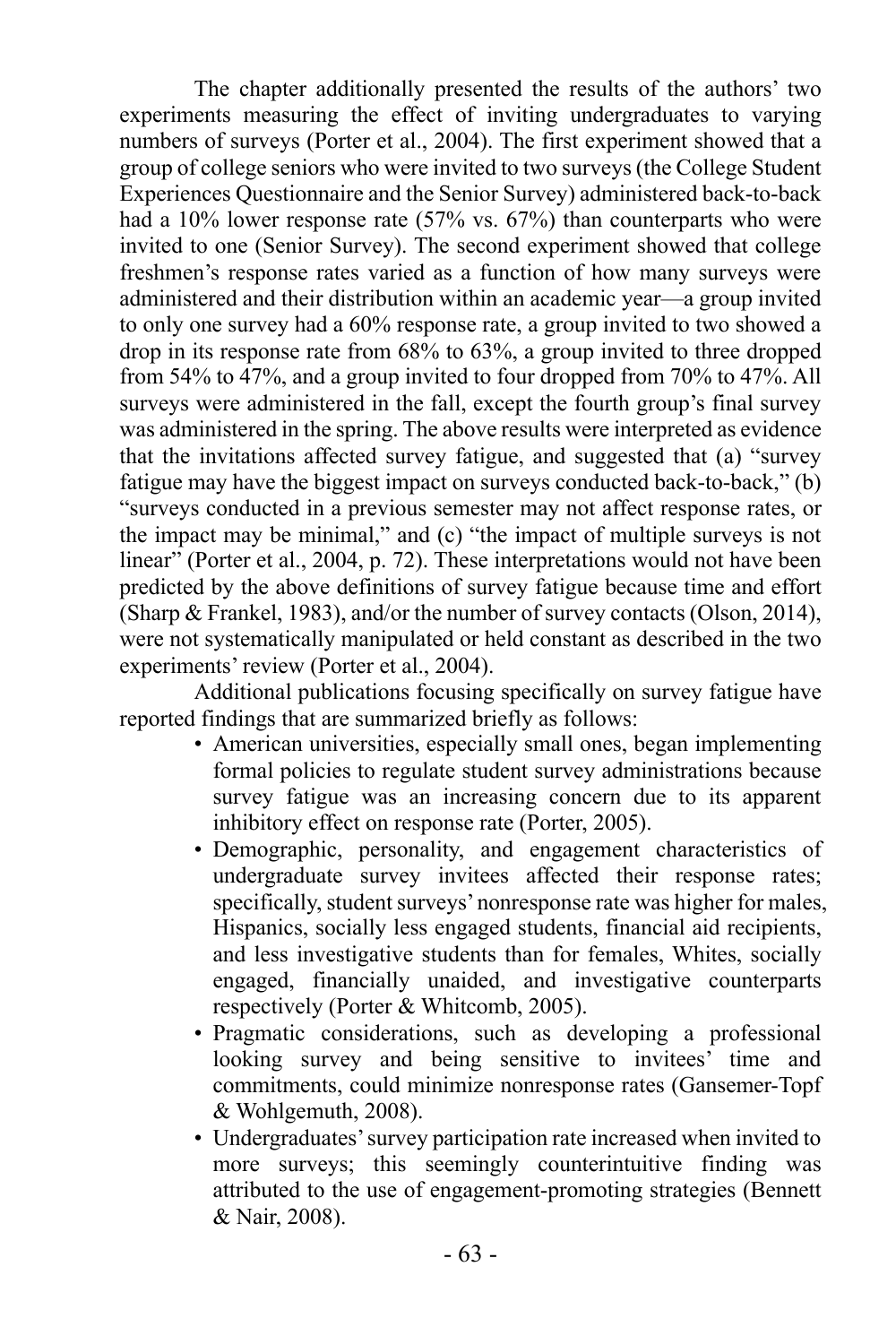- An important question is what constitutes an acceptable nonresponse rate (Bennett & Nair, 2010). If a 60–70% nonresponse rate is acceptable (e.g., does not result in biased population estimates), then the imperative to prevent survey fatigue could be moot.
- In addition to its presumptive inhibitory effect on response rate, survey fatigue could be a source of measurement error and misclassification; respondents might answer survey questions but not truthfully or consistently in order to reduce their burden of providing answers (Egleston et al., 2011).
- Evidence of survey fatigue has increased due to technology's facilitation and low cost of survey design and administration. An experiment that manipulated the number of student evaluations of teaching (SET) within a short time frame significantly predicted response rates; the probability of students responding to survey invitations decreased as the number of administered surveys increased (Adams & Umbach, 2012; cf. Thielsch et al., 2018).

## **Research Question 1: To What Extent Does the Research Literature Provide Evidence that Survey Fatigue Actually Is Responsible for Students' Low Participation and/or Response Rates?**

The above published findings on survey fatigue have provided little (if any) evidence that survey fatigue actually is responsible for students' low participation and/or response rates. The authors of the publications found by the present literature search reported and/or interpreted their results in terms of survey fatigue *without having measured and/or systematically manipulated it*. They instead measured (non)response rates, and inferred that survey fatigue (without explicitly defining it) was responsible for observed decreases in those rates. Adams and Umbach, for example, stated:

It also appears that [survey] fatigue, as measured by the number of evaluations requested for completion, is related to the propensity to respond to SETs. …a noticeable decrease in response rates appeared if there were 11 or more SETs administered to the student. (2012, p. 583)

This statement seemingly implies that their experiment used survey fatigue as both a dependent and independent variable—it was measured as an outcome and manipulation. A clearer and more precise statement, however, would have been (clarifying text in italics): It also appears that *response rate*, as *affected* by the number of evaluations requested for completion, is related to the propensity to respond to SETs.

In summary, all of these published findings, taken together, suggest that survey fatigue is more like a belief with a life of its own (cf. Kahan, 2011)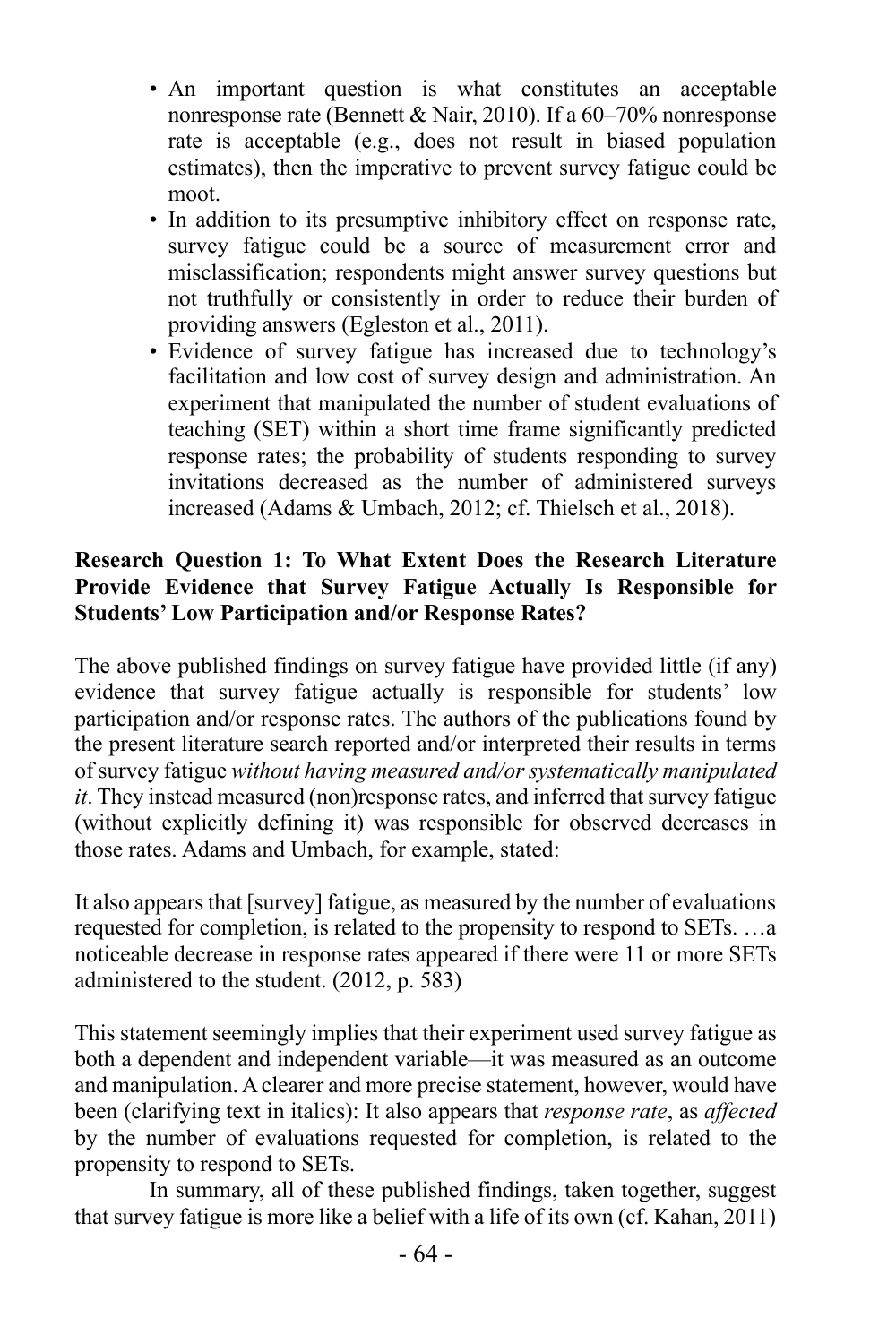than a phenomenon that has been rigorously defined and studied. Although the research literature contains substantial coverage of respondent burden (reviewed by Downes-Le Guin et al., 2012) and survey (non)response rates (e.g., Fosnacht et al., 2017; Saleh & Bista, 2017), its coverage of survey fatigue is sparse (Olson, 2014) with very few recent publications expressly devoted to it. The coverage consists of some publications which mention survey fatigue without defining or studying it, and others that discuss survey fatigue as if it were the definitive cause of low participation and response rates in spite of contradictory evidence (Bennett & Nair, 2008; McCarthy & Beckler, 1999; Young et al., 2018).

## **Research Question 2: If Survey Fatigue Instead Plays Little or No Meaningful Role, Should University Administrators', Instructors', and/or Staff Members' Decisions Nevertheless Be Guided by It?**

As shown in the present report, the sparse and contradictory published findings supply little (if any) empirical evidence to support campus decisionmaking, especially decisions about policies and practices that would regulate survey administrations in order to mitigate survey fatigue as a strategy for maximizing undergraduate students' survey participation or response rates. Although survey regulation could be beneficial with regard to quality assurance and/or scheduling efficiencies (Porter, 2005), it also could restrict undergraduate students' opportunities to provide university administrators with feedback about educational imperatives such as accountability, campus climate, or student engagement and satisfaction. Regulatory policies nevertheless were implemented during the early 2000s in the form of survey coordinating committees (separate from human subjects review panels) that not only performed survey quality assurance reviews and scheduling but also had rejection authority (Porter, 2005). As of 2020, a follow-up, web-based search using the terms "university survey approval review" retrieved nine universities on the first page of results alone (followed by numerous others), all of which require a committee's approval prior to survey administration.

## **Research Question 3: How Else Could Higher Education Administrators Address Undergraduates' Low Participation and/or Response Rates on Essential Surveys Besides Adopting Policies and/or Practices Intended to Mitigate Survey Fatigue?**

Instead of deciding to restrict survey administrations as an attempt to mitigate survey fatigue, higher education administrators and educators could pursue other possible strategies. One possibility would be simply to accept students' survey response rates even if they are low (Fosnacht et al., 2017). Statistical and survey design concerns about accepting low response rates (which potentially could be addressed with appropriate sampling, existing best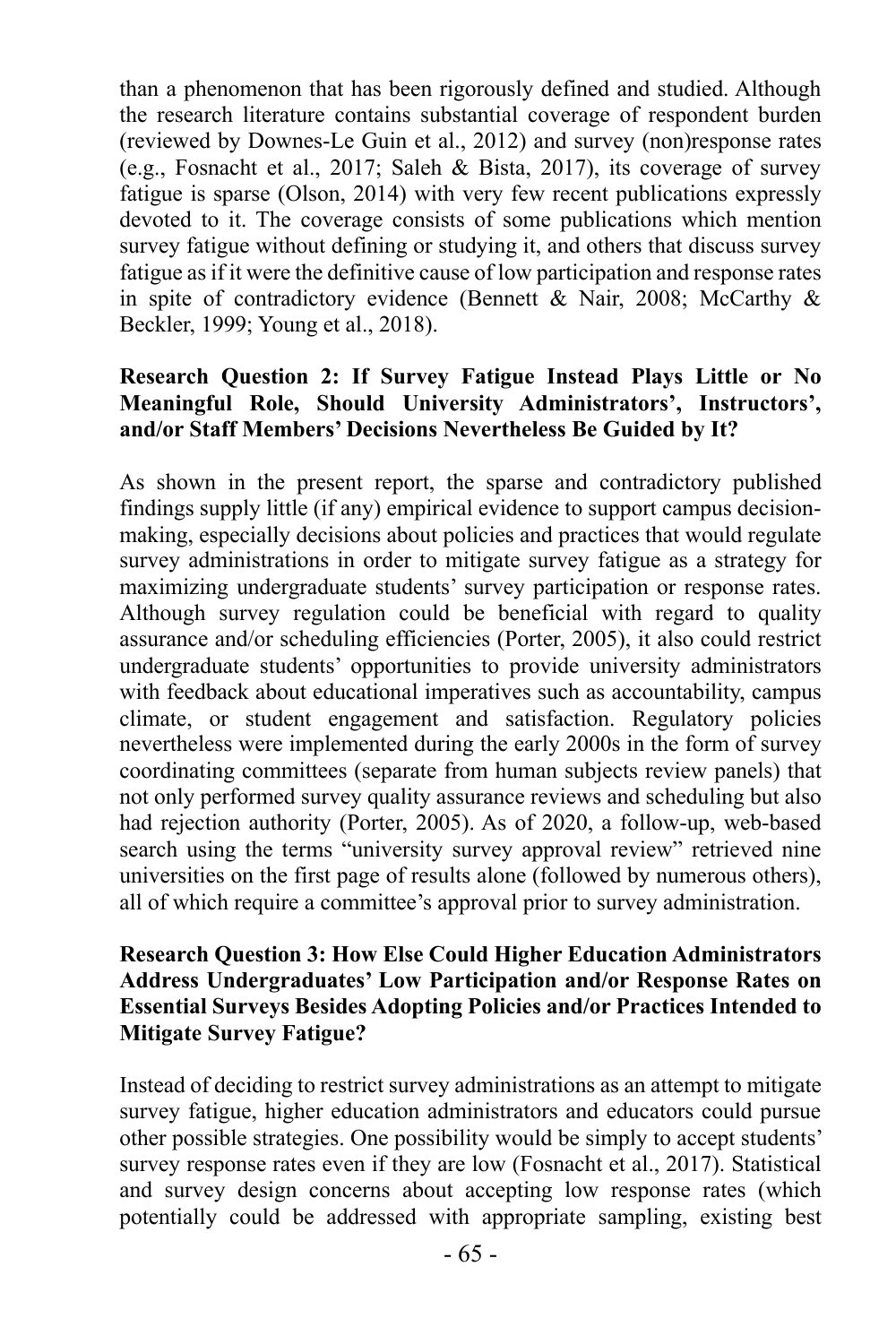practices/strategies, and other techniques) have been discussed elsewhere (e.g., Groves et al., 2004; Lynn, 1996; Nulty, 2008; Pike, 2007) and are beyond the present report's scope.

A second possibility would be to implement policies and practices which address only quality assurance and scheduling efficiency issues (Olson, 2014; Porter, 2005), without disallowing survey administrations in an effort to mitigate survey fatigue. This possibility essentially would involve regulating the survey regulators; its practicality and effectiveness remain to be evaluated. A third possibility would be to strive for the highest possible response rates by including survey participation as a mandatory component of undergraduate majors and assessing relevant student learning outcomes. The present report advocates for this third possibility, as discussed below.

#### **DISCUSSION AND CONCLUSIONS**

The purpose of the present literature search, review, and critique was to investigate whether survey fatigue's role as a cause of undergraduate students' low participation and response rates on interdisciplinary and/or disciplinary surveys has empirical support. This report consequently addresses the following questions within the context of survey fatigue's implications for higher education policies and practices regarding the frequency of survey administrations to undergraduate students. To what extent does the research literature indicate that survey fatigue is, in fact, responsible for students' low participation and/or response rates? If survey fatigue instead plays little or no meaningful role, should university administrators', instructors', and/or staff members' decisions nevertheless be guided by this concept? How else could educators address undergraduates' nonresponding or low response rates on essential surveys besides adopting policies and/or practices intended to mitigate survey fatigue?

The first of these three questions has been addressed in this report's literature search, review, and critique which update the previous observation that the research literature contains relatively few studies specifically designed to investigate survey fatigue (Olson, 2014). Importantly, the existing sparse literature on survey fatigue provides evidence contrary to the conventional wisdom that excessive survey administrations necessarily lead to increased nonresponding and/or decreased participation/response rates (e.g., Bennett & Nair, 2008; McCarthy & Beckler, 1999; Young et al., 2018). This contradictory evidence could be attributable to differences in how survey fatigue is defined, measured, and/or manipulated. At the very least, however, this apparent lack of consensus among sparse published findings should be grounds for educators to exercise caution in drawing definitive conclusions about survey fatigue's role in undergraduate students' low participation and/or response rates.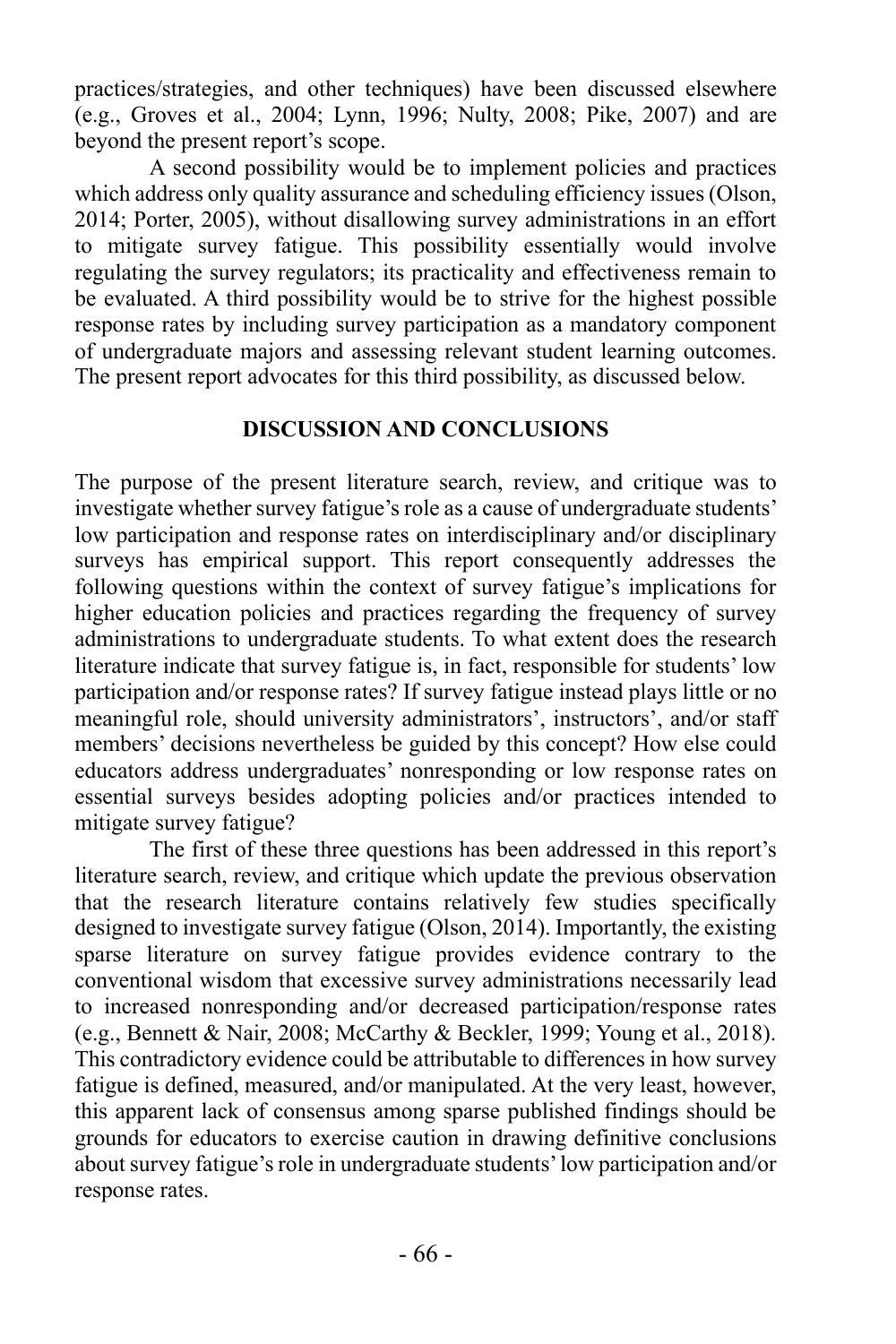The present critique additionally addresses the second question regarding whether university administrators', instructors', and/or staff members' decisions nevertheless should be guided by concerns about survey fatigue's alleged inhibitory effect on undergraduate student participation and/or response rates. Sparse and contradictory findings in the research literature supply little evidence to support campus decision-making, especially decisions about policies and practices that would restrict survey administrations in order to mitigate survey fatigue as a strategy for maximizing undergraduate students' survey participation or response rates. If administrators and educators restrict or ban surveys, are they depriving their students of opportunities to provide input that could influence administrative decision-making? An answer to this question awaits the necessary research.

The third question above asks how else university administrators, instructors, and staff could address undergraduate students' low participation and/or response rates without addressing survey fatigue. The present report advocates that administrators and educators strive for the highest possible response rates by including survey participation as a mandatory component of undergraduate majors and assessing relevant student learning outcomes. Mandating survey participation would exploit the fact that most undergraduate students do work for grades. Consequently, a component of these students' course credits and/or grades could be based upon required learning about and participation in surveys (similar to their required learning and participation in laboratories accompanying science courses). This could be accomplished within existing courses or a newly created one; university directors and faculty could determine which approach makes the most sense for their campus' situation. In either case, the instructor would teach the importance, relevance, and benefits of survey participation. Students would be assessed on student learning outcome statements and participate in interdisciplinary surveys (e.g., National Survey of Student Engagement), socalled course evaluation questionnaires (which essentially are opinion surveys), other surveys approved by an existing coordinating committee or institutional research office, and/or ones assigned by the instructor. This possibility offers unique advantages and disadvantages, which include the following.

The first, and perhaps most important, advantage of mandatory survey participation is that it likely would result in relatively high response rates, perhaps even exceeding 90% (similar to undergraduate students' high participation rates in exams, term papers, etc.; educators reasonably could expect few, if any, students to voluntarily participate in exams and term papers if their incentive was a chance to win a gift card for their campus bookstore instead of grades; Janzow & Eison, 1990). Although high response rates alone do not necessarily guarantee external validity, preclude bias, and/or prevent error (Adams & Umbach, 2012; Nulty, 2008), they are an important step toward obtaining educationally meaningful feedback from students. A second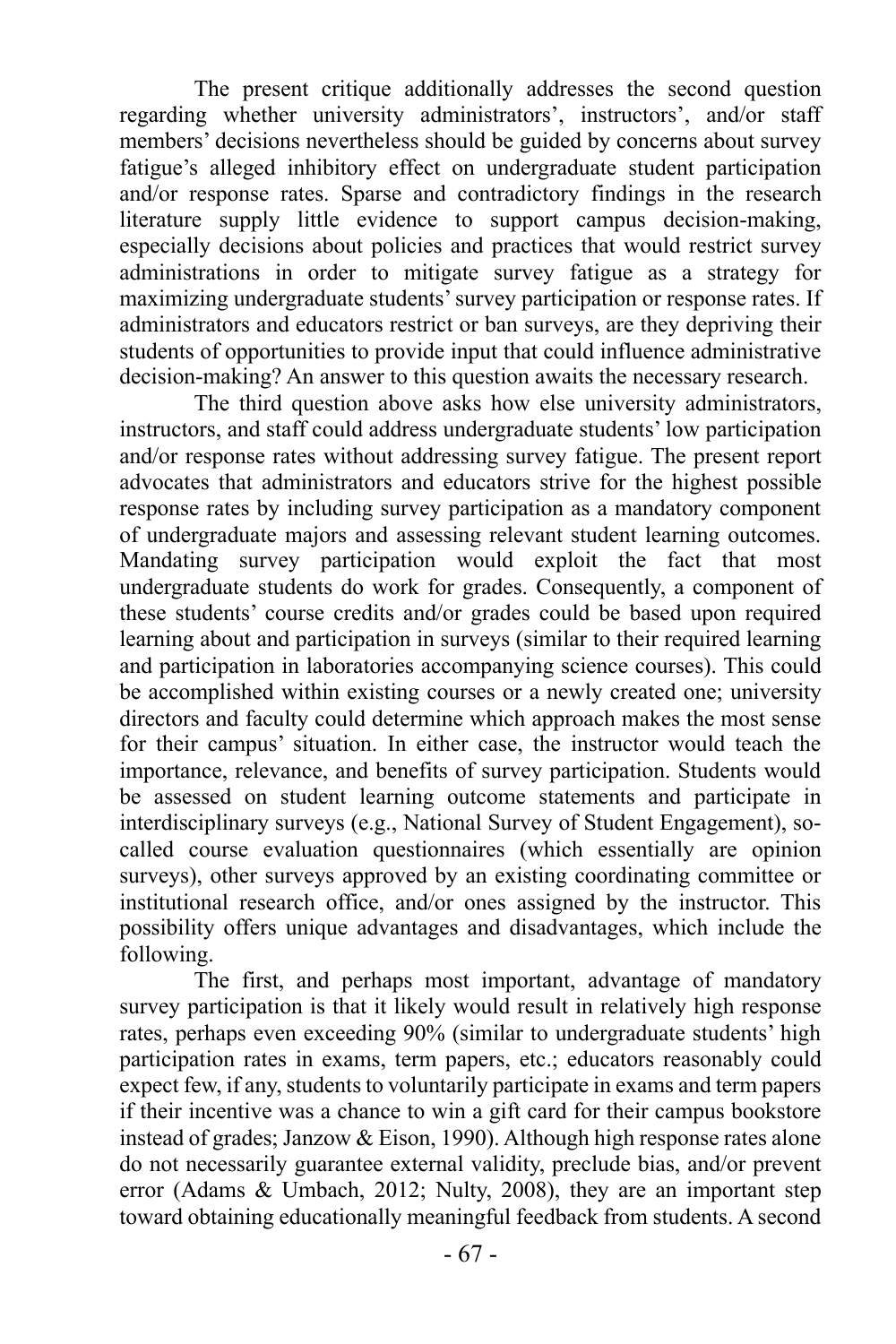advantage is that mandatory survey participation could provide undergraduate students with maximal opportunities to give their input to administrators, faculty, and staff members about educational imperatives such as campus climate, accountability, or engagement and satisfaction. Third, teaching students about the importance, relevance, and benefits of survey participation could inspire them to become reliable participants in local, state, and national elections. If elections are viewed as a specialized type of survey, participation rates urgently need improvement; America's participation rates have been below 50% of eligible voters in the past 100 years' midterm elections, and below 65% in the corresponding presidential elections (which have resulted in serious consequences; Tarantola, 2018). By educating undergraduate students on the importance of surveys and participation, they could become more motivated and prepared to vote in the future, thereby improving the participation rate.

Disadvantages of mandatory survey participation include (but might not be limited to) the possibility that it cannot be implemented efficiently and/or effectively, and that it would not work even if it could. This disadvantage might be realistic, and therefore a prudent strategy would be to implement a pilot course involving a limited sample of participating undergraduates that would be used for a preliminary process evaluation and assessment of student learning outcomes. Another disadvantage is that mandatory survey participation could excessively increase students' and/or faculty workload. In reality, students' and instructors' historical workload (due to reading assignments, exams, term papers, quizzes, etc.) has not been considered excessive or resulted in a systematic effort to provide relief. Undergraduate students' motivation to work for grades instead has led most of them to fulfill course and major requirements, regardless of whether they really were excessive. A third disadvantage is that administrators, faculty, and/or staff members might view mandatory survey participation as coercive and/or exerting undue influence. To address this potential concern, assessments of student learning outcomes would be developed and implemented. If survey participation is mandatory within the context of assessing student learning outcomes, then it is as coercive as conventionally mandated reading assignments, exams, term papers, etc. Another approach to mitigate administrators', instructors', and/or staff members' potential concerns about coercion would be to grade students' survey learning and participation on a pass/fail basis. Lastly, any concerns about confidentiality and/or human subjects (institutional review board) issues could be addressed by designing the mandatory surveys and using the resulting data in compliance with the relevant student privacy laws, regulations, and university policies (e.g., report resulting data in aggregate form, without personal identifiers; use resulting data for educational program improvement rather than contributing to generalizable knowledge).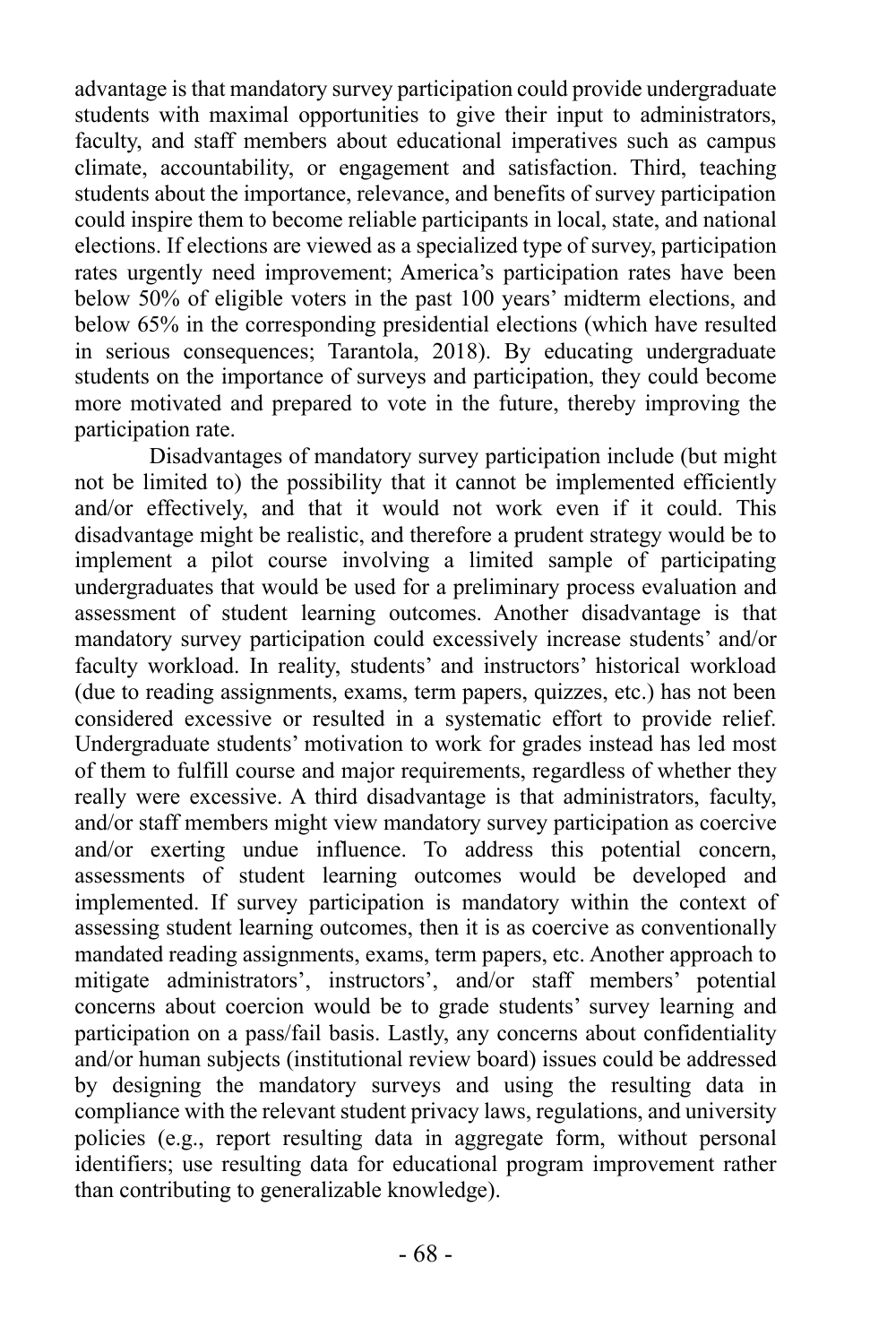In conclusion, the present literature search, review, and critique address the relevant evidence on survey fatigue's role in undergraduate students' survey participation and response rates. This critique indicates that survey fatigue has not been rigorously defined or studied, and existing findings are conflicting rather than unanimously supporting conclusive statements or administrative decisions. The available evidence warrants caution in developing and implementing restrictions on survey administrations as a strategy for minimizing survey fatigue and boosting undergraduate students' survey participation. A potentially more effective and beneficial approach would be to mandate survey participation—in conjunction with teaching and learning about surveys—within their major's existing courses or a new one. This approach could (a) increase undergraduate students' survey response rates and (b) mitigate the need for regulation, restriction, and/or bans on interdisciplinary or disciplinary surveys.

#### **REFERENCES**

- Adams, M. J. D., & Umbach, P. D. (2012). Nonresponse and online student evaluations of teaching: understanding the influence of salience, fatigue, and academic environments. *Research in Higher Education*, *53*(5), 576–591. https://doi.org/10.1007/s11162-011-9240-5
- Asiu, B. W., Antons, C. M., & Fultz, M. L. (1998, May 17–20). *Undergraduate perceptions of survey participation: Improving response rates and validity* [Conference presentation]. Association of Institutional Research 1998 Annual Meeting, Minneapolis, MN, United States. https://files.eric.ed.gov/fulltext/ED422805.pdf
- Bennett, L., & Nair, C. S. (2008). Survey fatigue—Myth or reality? In A. Stella (Chair), *Proceedings of AUQF2008: Quality & standards in higher education: Making a difference* (pp. 9–18). Australian Universities Quality Agency. https://doi.org/10.1.1.140.5759
- Bennett, L., & Nair, C. S. (2010). A recipe for effective participation rates for webbased surveys. *Assessment & Evaluation in Higher Education*, *35*(4), 357– 365. https://doi.org/10.1080/02602930802687752
- Birkett, A. (2020, February 3). Customer satisfaction surveys—how to design surveys that get results. *HubSpot*. https://blog.hubspot.com/service/customersatisfaction-survey
- Chen, P-S. D. (2011). Finding quality responses: The problem of low-quality survey responses and its impact on accountability measures. *Research in Higher Education*, *52*(7), 659–674. https://doi.org/10.1007/s11162-011-9217-4
- DePountis, V. M., Pogrund, R. L., Griffin-Shirley, N., & Lan, W. Y. (2015). Technologies that facilitate the study of advanced mathematics by students who are blind: Teachers' perspectives. *International Journal of Special Education*, *30*(2), 131–144. https://doi.org/10.1177/0145482X1510900403
- Dillman, D. A. (2007). *Mail and internet surveys: The tailored design method (2nd ed., 2007 update)*. John Wiley & Sons.
- Downes-Le Guin, T., Baker, R., Mechling, J., & Ruyle, E. (2012). Myths and realities of respondent engagement in online surveys. *International Journal of*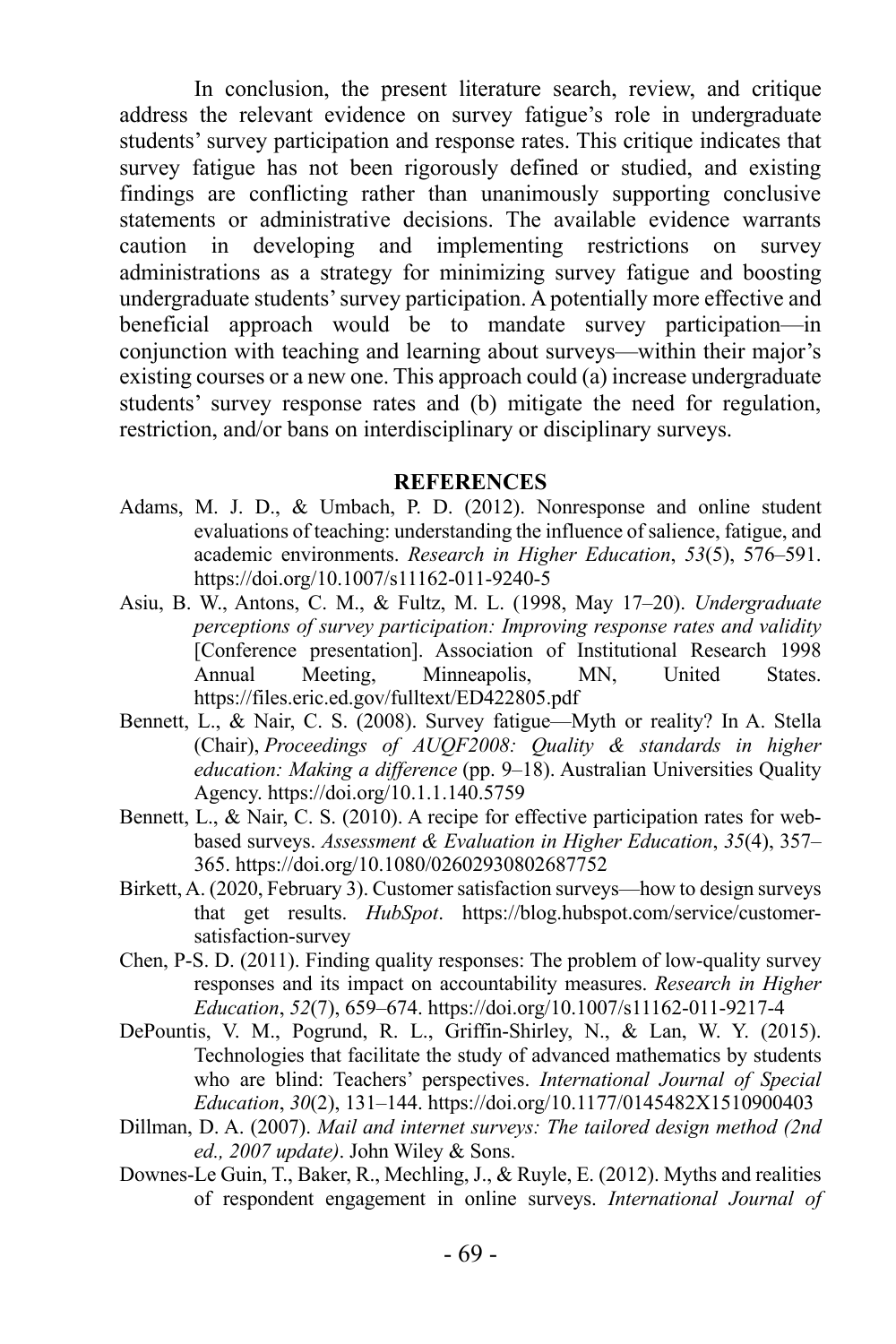*Market Research*, *54*(5), 613–633. https://doi.org/10.2501/IJMR-54-5-613- 633

- Egleston, B. L., Miller, S. M., & Meropol, N. J. (2011). The impact of misclassification due to survey response fatigue on estimation and identifiability of treatment effects. *Statistics in Medicine*, *30*, 3560–3572. https://doi.org/10.1002/sim.4377
- Fan, W., & Yan, Z. (2010). Factors affecting response rates of the web survey: A systematic review. *Computers in Human Behavior*, *26*(2), 132–139. https://doi.org/10.1016/j.chb.2009.10.015
- Fosnacht, K., Sarraf, S., Howe, E., & Peck, L. K. (2017). How important are high response rates for college surveys? *The Review of Higher Education*, *40*(2), 245–265. https://doi.org/10.1353/rhe.2017.0003
- Gansemer-Topf, A. M., & Wohlgemuth, D. R. (2008). Selecting, sampling, and soliciting subjects. In J. H. Schuh & Associates (Eds.), *Assessment methods for student affairs* (pp. 77–105). Josey-Bass.
- Gofton, K. (1999, April 29). Data firms react to survey fatigue; a recent mistake over lifestyle questionnaires has forced marketers to seriously re-evaluate their approach to to customers. *Marketing.*http://bi.galegroup.com/global/article/GALE|A54658550/2942e 26bbc00e0a2ba126fcd05de3b92
- Goyder, J. (1986). Surveys on surveys: Limitations and potentialities. *The Public Opinion Quarterly*, *50*(1), 27–41. https://doi.org/10.1086/268957
- Groves, R. M. (1987). Research on survey data quality. *The Public Opinion Quarterly*, *51*(2), S156–S172. https://doi.org/10.1093/poq/51.4\_PART\_2.S156
- Groves, R. M. (2011). Three eras of survey research. *The Public Opinion Quarterly*, *75*(5), 861–871. https://doi.org/10.1093/poq/nfr057
- Groves, R. M., Fowler, F. J., Couper, M. P., Lepkowski, J. M., Singer, E., & Tourangeau, R. (2004). *Survey methodology*. Wiley.
- Groves, R. M., Singer, E., & Corning, A. (2000). Leverage-saliency theory of survey participation: Description and an illustration. *The Public Opinion Quarterly*, *64*(3), 299–308. https://doi.org/10.1086/317990
- Hansen, M. H., & Hurwitz, W. N. (1946). The problem of non-response in sample surveys. *Journal of the American Statistical Association*, *41*(236), 517–529. https://doi.org/10.1080/01621459.1946.10501894
- Harvey, L. (2003). Student feedback [1]. *Quality in Higher Education*, *9*(1), 3–20. https://doi.org/10.1080/13538320308164
- Hill, A., Roberts, J., Ewings, P., & Gunnell, D. (1997). Non-response bias in a lifestyle survey. *Journal of Public Health Medicine*, *19*(2), 203–207. https://doi.org/10.1093/oxfordjournals.pubmed.a024610
- Janzow, F., & Eison, J. (1990). Grades: Their influence on students and faculty. *New Directions for Teaching and Learning*, *1990*(42), 93–102. https://doi.org/10.1002/tl.37219904210
- Kahan, D. (2011, May 5). What is motivated reasoning? How does it work? *Discover*. http://blogs.discovermagazine.com/intersection/2011/05/05/what-ismotivated-reasoning-how-does-it-work-dan-kahan-answers/
- Klemenčič, M., & Chirikov, I. (2015). How do we know how students experience higher education? On the use of student surveys. In A. Curaj, L. Matei, R. Pricopie, J. Salmi, & P. Scott (Eds.), *The European higher education area.*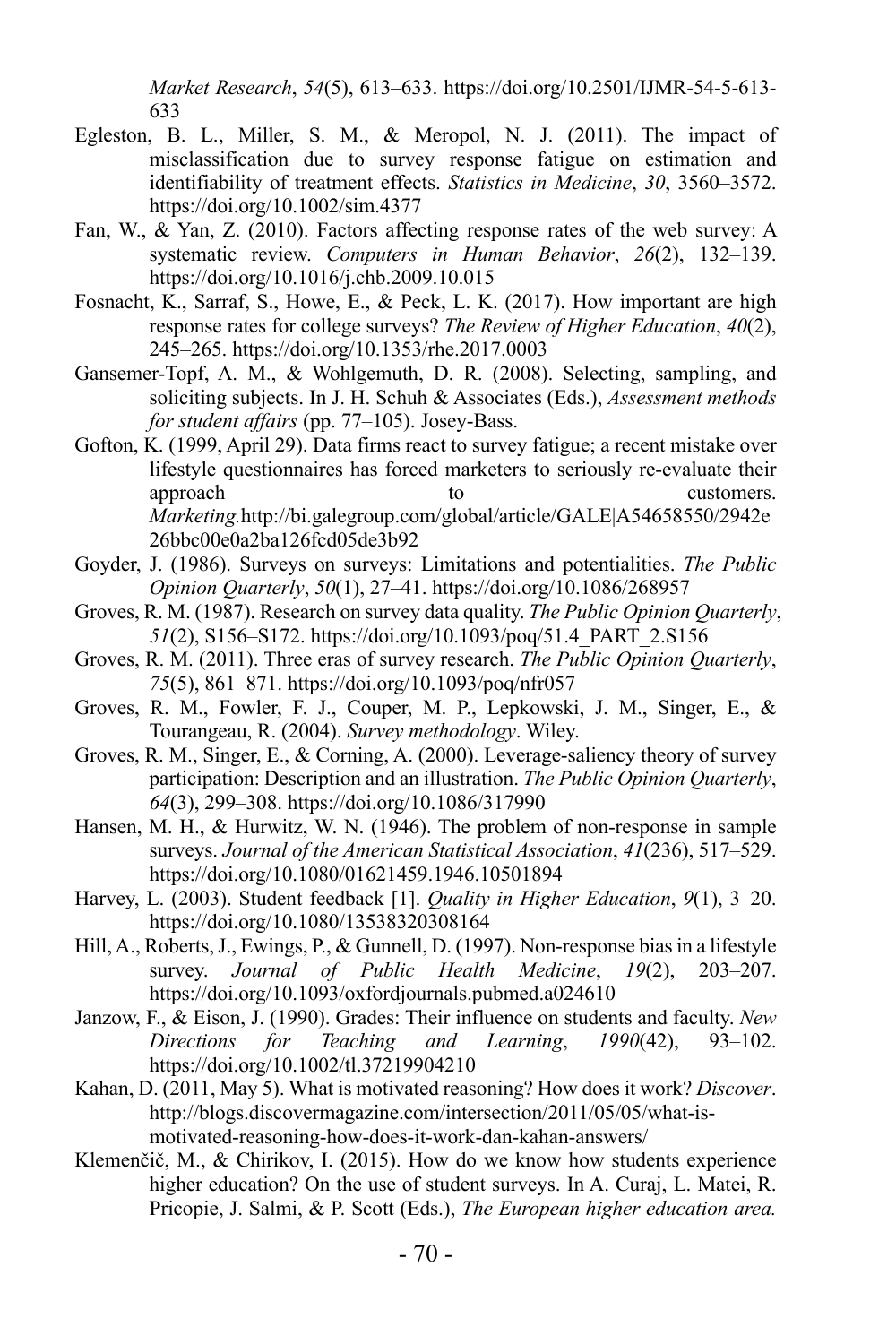*Between critical reflections and future policies* (pp. 361–379). Springer. https://doi.org/10.1007/978-3-319-20877-0

- Krosnick, J. A. (1991). Response strategies for coping with the cognitive demands of attitude measures in surveys. *Applied Cognitive Psychology*, *5*(3), 213–236. https://doi.org/10.1002/acp.2350050305
- Lipka, S. (2011). Want data? Ask students. Again and again. *The Chronicle of Higher Education*. https://www.chronicle.com/article/Want-Data-Ask-Students-Again/128537
- Lynn, P. (1996, September 11–13). Weighting for non-response. In R. Banks, J. Fairgrieve, L. Gerrard, T. Orchard, C. Payne, & A. Westlake (Eds.), *Proceedings of the 2nd Association for Survey Computing (ASC) international conference* (pp. 205–214). ASC.
- MacCorquodale, K., & Meehl, P. E. (1948). On a distinction between hypothetical constructs and intervening variables. *Psychological Review*, *55*(13), 95–107. https://doi.org/10.1037/h0056029
- McCarthy, J. S., & Beckler, D. (1999, October 28–31). *An analysis of the relationship between survey burden and nonresponse: If we bother them more are they less cooperative?* [Conference presentation]. International Conference on Survey Non-Response, 1999, Portland, OR, United States.
- McCarthy, J., Beckler, D., & Qualey, S. (2006). An analysis of the relationship between survey burden and nonresponse: If we bother them more, are they less cooperative? *Journal of Official Statistics*, *22*(1), 97–112. https://apastyle.apa.org/style-grammar-guidelines/references/dois-urls
- McNair, D. E. (2009). Review of "Assessment methods for student affairs." *NASPA Journal*, *46*(3), 544–550. https://doi.org/10.2202/1949-6605.5026
- National Survey of Student Engagement. (2020). NSSE 2020 overview. https://nsse.indiana.edu/nsse/reports-data/overview/nsse-2020 overview.docx
- Nulty, D. D. (2008). The adequacy of response rates to online and paper surveys: What can be done? *Assessment & Evaluation in Higher Education*, *33*(3), 301–314. https://doi.org/10.1080/02602930701293231
- Olson, C. A. (2014). Survey burden, response rates, and the tragedy of the commons. *Journal of Continuing Education in the Health Professions*, *34*(2), 93–95. https://doi.org/10.1002/chp.21238
- Oxford Reference. (n.d.). Fatigue. In *OxfordReference.com dictionary*. Retrieved July 9, 2021, from https://www.oxfordreference.com/search?q=fatigue
- Pew Research Center. (n.d.-a). *International survey research*. https://www.pewresearch.org/methods/international-survey-research/
- Pew Research Center. (n.d.-b). *Election polling*. http://www.pewresearch.org/methodology/u-s-survey-research/electionpolling/
- Pike, G. R. (2007). Adjusting for nonresponse in surveys. In J. C. Smart (Ed.), *Higher education: Handbook of theory and research, vol. 22* (pp. 411–450). Springer. https://doi.org/10.1007/978-1-4020-5666-6\_8
- Porter, S. R. (2005). Survey research policies: An emerging issue for higher education. *New Directions in Institutional Research*, *2005*(127), 5–15. https://doi.org/10.1002/ir.152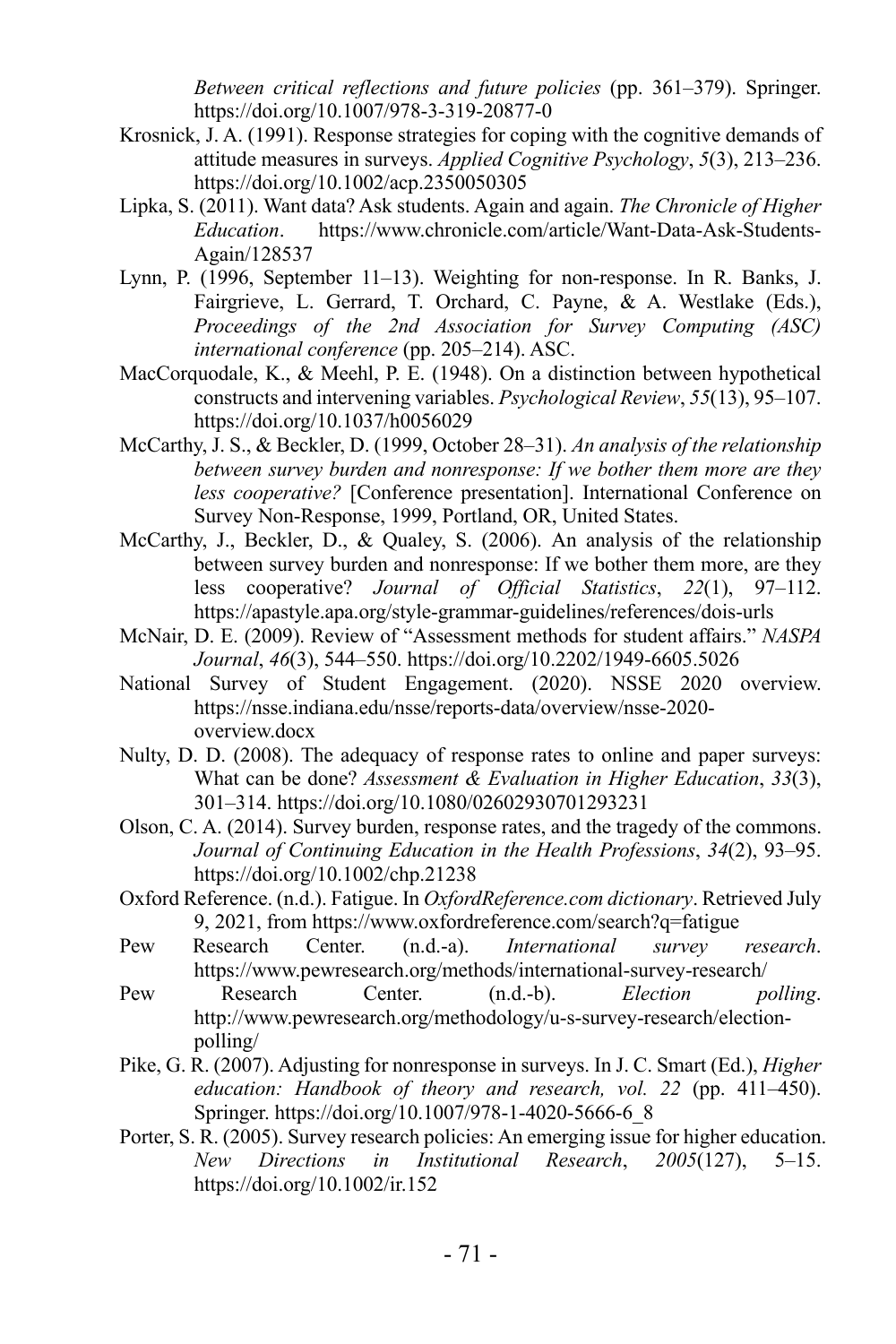- Porter, S. R., & Whitcomb, M. E. (2005). Non-response in student surveys: The role of demographics, engagement and personality. *Research in Higher Education*, *46*(2), 127–152. https://doi.org/10.1007/s11162-004-1597-2
- Porter, S. R., Whitcomb, M. E., & Weitzer, W. H. (2004). Multiple surveys of students and survey fatigue. *New Directions in Institutional Research*, *2004*(121), 63–73. https://doi.org/10.1002/ir.101
- Presser, S., & McCulloch, S. (2011). The growth of survey research in the United States: Government-sponsored surveys, 1984–2004. *Social Science Research*, *40*(4), 1019–1024. https://doi.org/10.1016/j.ssresearch.2011.04.004
- Reio, T. G., Jr. (2007). Survey nonresponse bias in social science research. *New Horizons in Adult Education and Human Resource Development*, *21*(1/2), 48–51. https://files.eric.ed.gov/fulltext/EJ983865.pdf
- Rogelberg, S. G., Conway, J. M., Sederburg, M. E., Spitzmüller, C., Aziz, S., & Knight, W. E. (2003). Profiling active and passive nonrespondents to an organizational survey. *Journal of Applied Psychology*, *88*(6), 1104–1114. https://doi.org/10.1037/0021-9010.88.6.1104
- Saleh, A., & Bista, K. (2017). Examining factors impacting online survey response rates in education research: Perceptions of graduate students. *Journal of MultiDisciplinary Evaluation*, *13*(29), 63–74. https://files.eric.ed.gov/fulltext/ED596616.pdf
- Sharp, L. M., & Frankel, J. (1983). Respondent burden: A test of some common assumptions. *The Public Opinion Quarterly*, *47*(1), 36–53. https://doi.org/10.1086/268765
- Sinickas, A. (2007). Finding a cure for survey fatigue. *Strategic Communication Management*, *11*(2), 11. https://www.sinicom.com/wpcontent/uploads/2018/03/article93.pdf
- Sivo, S. A., Saunders, C., Chang, Q., & Jiang, J. J. (2006). How low should you go? Low response rates and the validity of inference in IS questionnaire research. *Journal of the Association for Information Systems, 7*(6), 351–415. https://doi.org/10.17705/1jais.00093
- Steeh, C. G. (1981). Trends in nonresponse rates, 1952–1979. *The Public Opinion Quarterly*, *45*(1), 40–57. https://doi.org/10.1086/268633
- Tarantola, A. (2018, April 18). Our democracy is broken. Why can't technology fix it? *Engadget.* https://www.engadget.com/2018/04/18/voting-techgerrymandering-av-star-vote/
- Thielsch, M. T., Brinkmöller, B., & Forthmann, B. (2018). Reasons for responding in student evaluation of teaching. *Studies in Educational Evaluation*, *56*, 189– 196. https://doi.org/10.1016/j.stueduc.2017.11.008
- Tschepikow, W. K. (2012). Why don't our students respond? Understanding declining participation in survey research among college students. *Journal of Student Affairs Research and Practice*, *49*(4), 447–462. https://doi.org/10.1515/jsarp-2012-6333
- Vandervert, L. R. (1980). Operational definitions made simple, useful, and lasting. *Teaching of Psychology*, *7*(1), 57–59. https://doi.org/10.1207/s15328023top0701\_15
- Van Mol, C. (2017). Improving web survey efficiency: The impact of an extra reminder and reminder content on web survey response. *International*